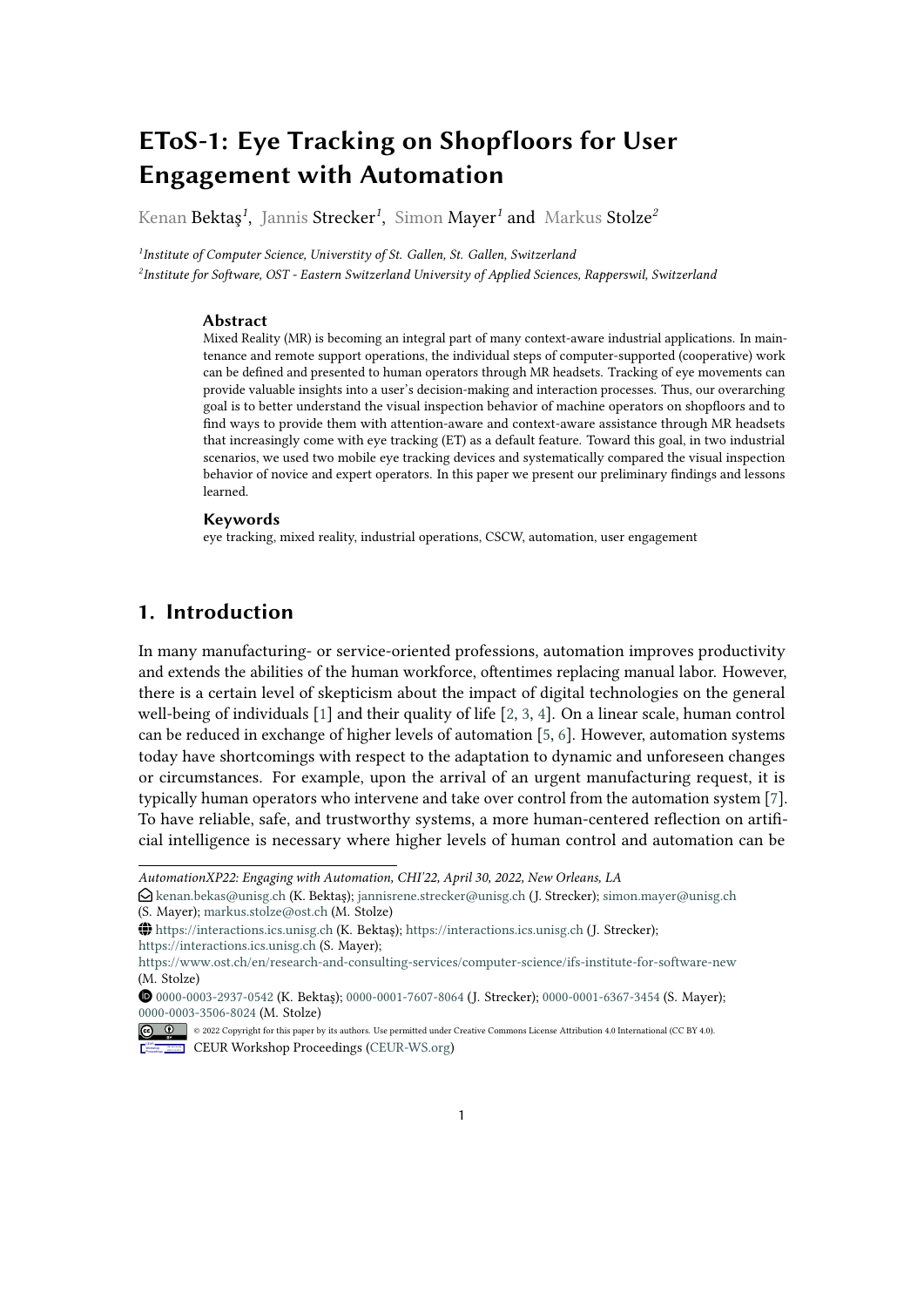

<span id="page-1-0"></span>**Figure 1:** In measurement (a) and maintenance operations (b), we expect that MR systems will permit the assessment of decision-making processes based on the position and duration of user's gaze (i.e., points-of-interest or POI), and may provide contextual assistance based on this information.

achieved simultaneously [\[8\]](#page-8-7). Moreover, the research gap at the intersection of user experience, automation, and work indicates that more efort is necessary to understand how well human operators interact with systems and engage with their work in automated environments [\[9\]](#page-8-8). In a recent review [\[3\]](#page-8-2), researchers presented emerging technologies and concepts (e.g., mixed reality headsets, gaze-contingent displays, and digital companions) that can capture the contextual and cognitive state of users thus potentially improving the level of engagement in their social or work environments. The defnition of technology engagement may change in diferent contexts, but it is generally linked with the focus of attention [\[9\]](#page-8-8); in this context, mixed reality experiences can facilitate reaching high levels of engagement in diferent activities [\[3,](#page-8-2) [10\]](#page-8-9).

Eye-tracking (ET) has become afordable and useful for studying human decision-making processes and visual inspection behavior [\[11\]](#page-8-10). Electrooculography [\[12\]](#page-9-0) or video-based ET [\[13\]](#page-9-1) can be used for the non-intrusive assessment of humans' cognitive state (e.g., their level of engagement, attention, cognitive load, or fatigue). On various displays, ET can also guide an instant (gaze-contingent) adjustment of the information load [\[14,](#page-9-2) [15,](#page-9-3) [16\]](#page-9-4) or a context-specifc adaptation of the information content [\[17,](#page-9-5) [18\]](#page-9-6). Therefore, the use of Mixed Reality (MR) headsets that enable ET out of the box or with additional sensors is becoming more widespread [\[3,](#page-8-2) [19\]](#page-9-7). The seamless integration of ET with MR headsets would allow us to improve computer support for human users [\[20,](#page-9-8) [21\]](#page-9-9), by means of gaze-contingent and context-aware assistance [\[3,](#page-8-2) [22\]](#page-9-10).

Head-mounted eye trackers or mobile ET glasses can be used to provide their users with assistance in everyday activities such as reading [\[23\]](#page-9-11) or navigation [\[24\]](#page-10-0) where users' can freely move their head and body. Whereas, in more controlled environments such as laboratory experiments with desktop-mounted or remote eye trackers, users often are required to sit and preserve their head position [\[16\]](#page-9-4) or use a chin-rest [\[25\]](#page-10-1). In mobile settings, the accuracy of the ET data might therefore be susceptible to dynamic movements of the user (i.e., the glasses may slip) or changing illumination conditions [\[26\]](#page-10-2). In dynamic scenes, the assessment of gaze recordings on moving objects is hard to automate and depends on manual input [\[27\]](#page-10-3). In such recordings, the size and location of the areas of interest must be adjusted in multiple frames, which can be laborious based on factors such as the length of the recording or the number of objects.

Recently, [Ehinger](#page-10-4) et al. compared a high-end remote eye tracker with a mobile one and found that the latter can provide reliable measurements (e.g., accuracy and pupil dilation) that are suitable for general ET research [\[28\]](#page-10-4). However, existing ET-enabled MR headsets exhibit a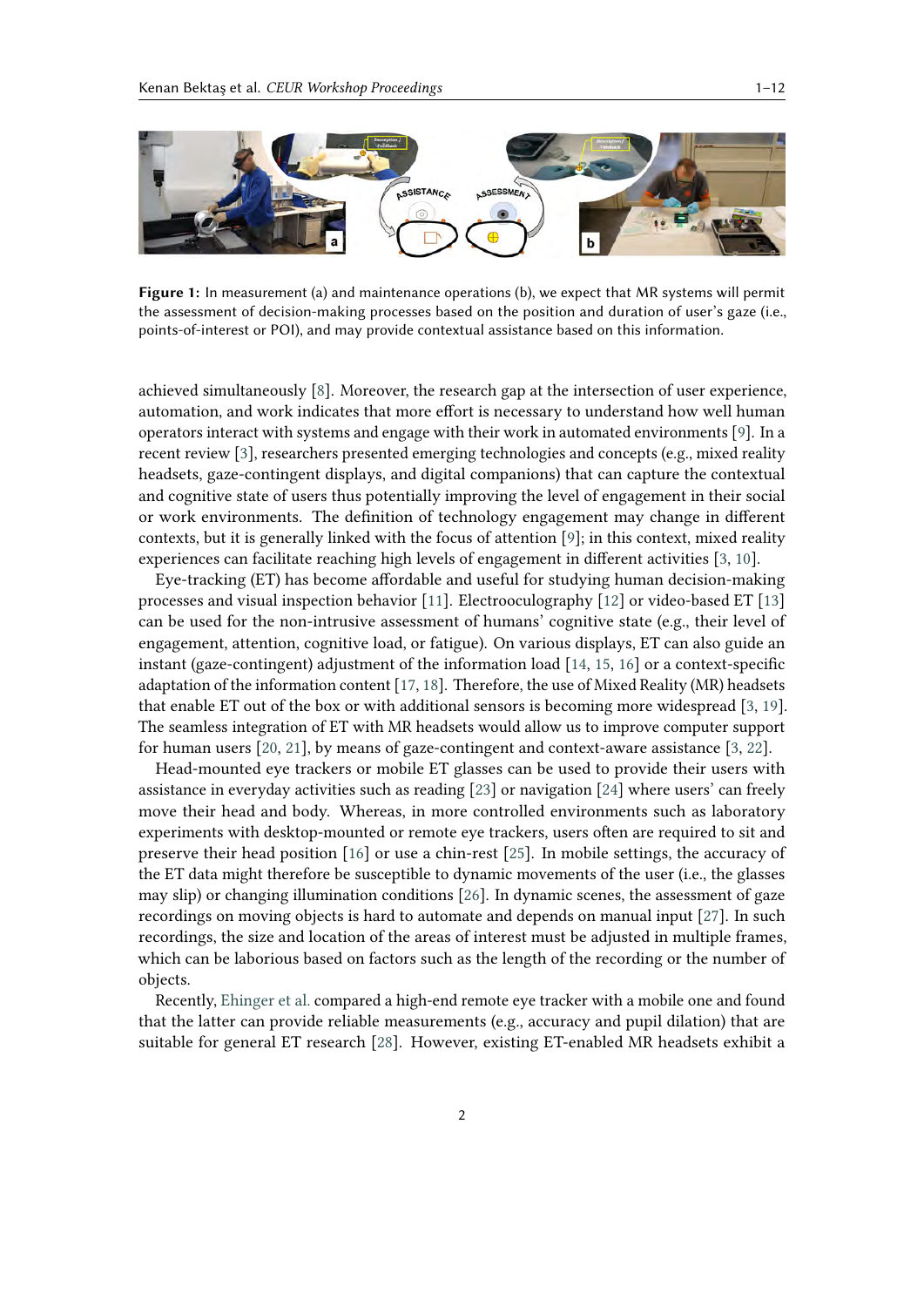

<span id="page-2-0"></span>**Figure 2:** The gap along the MR-ET continuum. Mobile devices provide users with more freedom of movement but they do not reach the technical capabilities of the wired high-end devices, yet. As of today, we do not have access to a mobile MR headset with high-end ET features, which would *ideally* allow a real-time assessment of its user's level of engagement and attention as well as provide assistance with contextual overlays. (More information about the devices can be found in their respective references: [\[29,](#page-10-5) [30,](#page-10-6) [31,](#page-10-7) [33,](#page-10-8) [34,](#page-10-9) [35,](#page-10-10) [36\]](#page-10-11)).

trade-of between their mobility and ET capability (Figure [2\)](#page-2-0). For example, some video seethrough MR headsets (e.g., HTC VIVE Pro Eye [\[29\]](#page-10-5), Varjo XR-3 [\[30\]](#page-10-6)) make use of ET sensors with high sampling rate and accuracy, but remain wired to a computer. Wireless MR headsets (e.g., HoloLens 2 [\[31\]](#page-10-7)) are more suitable for mobile settings (e.g., outdoors or on shopfoors), but their ET features are inferior to those of dedicated mobile eye trackers that permit sub-degree accuracy, high sampling rate, and low latency [\[32\]](#page-10-12).

To better understand the potential and challenges of utilizing an ET-enabled MR headset on shopfloors, we conducted an initial assessment across two industrial scenarios. In this paper, we present our preliminary fndings from these scenarios that involve actual operators and shed light on gaze-based assessment on shopfloors.

## **2. EToS: Eye Tracking on the Shopfloor**

We are currently involved in a project that aims to develop MR solutions to provide attentionand context-aware support to operators in real scenarios that are performed on the industrial shopfloors. In this project, we have two application partners (APs; both are industrial companies) that voluntarily contribute to our research and provide feedback on our MR solutions. The frst application scenario (with AP1) focuses on machine tooling operations that involves the *semi-automated measurement of work pieces* at predefned intervals. Here a human operator visually inspects components, uses a task-specifc measurement head (i.e., the operator needs to select among available measurement heads), and considers diferent pieces of information in printed or digital form. According to AP1, these visual inspection processes are critical and require a high level-of-engagement of the operator because human error may prolong the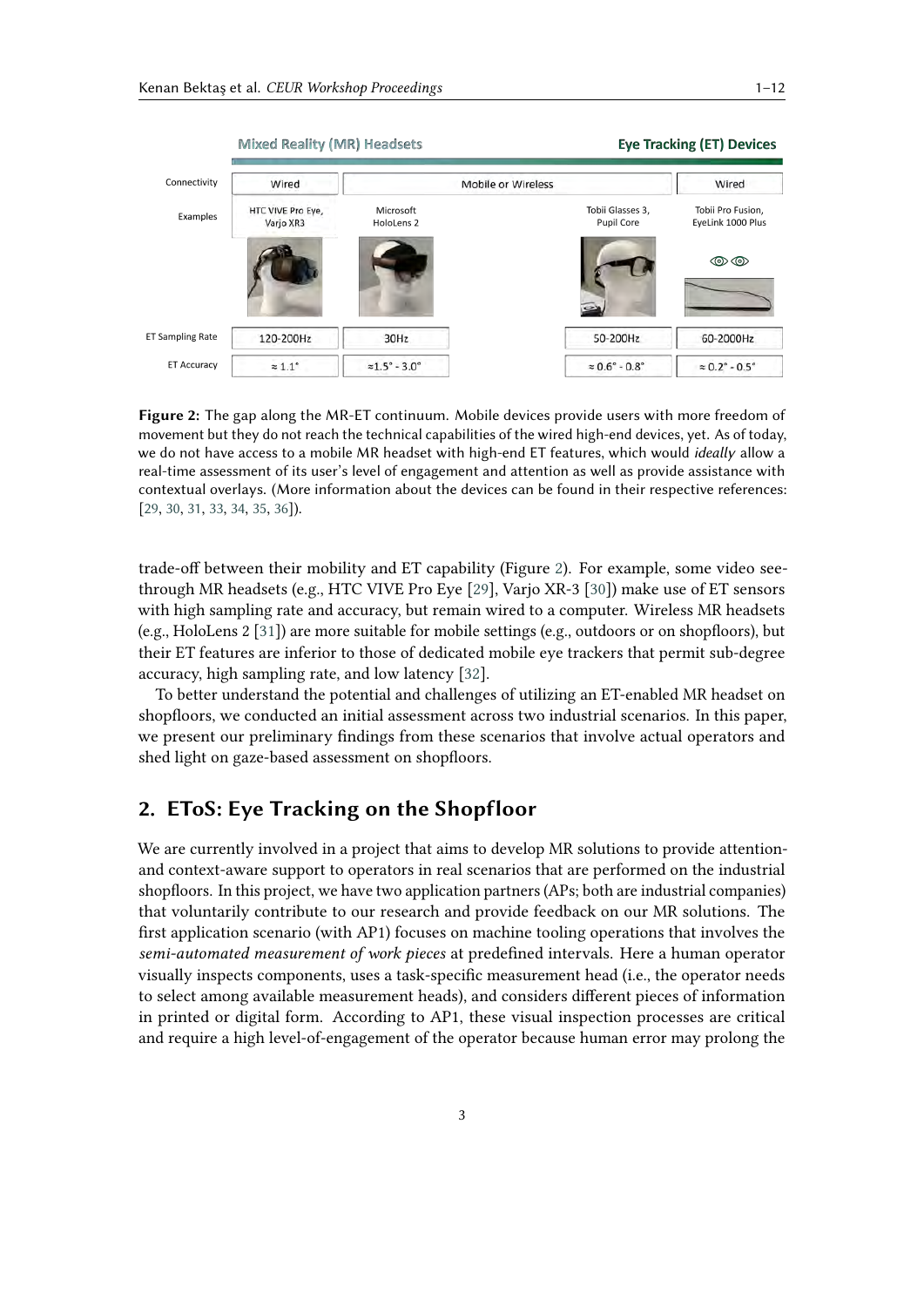production (due to re-measurement or even damage to components), thus reduction of outages is a key performance indicator (KPI).

AP2 is specialized in producing industrial machines; our second application scenario is the manual *cleaning of an optical instrument*, that needs to be performed at regular intervals to maintain output quality and avoid overheating of the machine. The primary KPI of AP2 is the reduction of the total number of support and repair requests with respect to this piece of equipment. This scenario includes the engagement of the operator with a (currently) nonautomated operation. However, it will help us to better understand the potential of ET-enabled MR in remote-support operationsthat may involve an automated-suggestion of help instructions (as envisioned in [\[1\]](#page-8-0)).

In both scenarios, human operators need to follow procedural workfows that are documented in printed or digital form. Given the current state of the art, individual steps of these workfows can be presented through MR headsets to provide users with assistance. We take a closer look at those steps that require human visual inspection because we want to better understand *how mobile MR+ET might enable real-time assessment and assistance to support human users*. Together with our APs, we performed two experiments that are each composed of three phases: During the *Briefngs*, we asked an expert operator to describe the individual steps of the particular scenario of interest (Figures [3](#page-4-0) and [4\)](#page-4-1). We transformed this description to a sequence diagram and asked the same expert to identify individual steps that require manual (or hands-based) interaction and visual inspection. The *Data Collection* phase, which we report on in more detail in Section [2.3,](#page-4-2) considered four setups (with/without MR and ET). In *Debriefng*, we showed the participants their own recordings and noted their feedback.

## **2.1. Participants**

In the frst scenario, an expert and a novice operator (both male and 45 years old) participated. They did not wear prescription glasses and had no experience with MR headsets. In the second scenario, a 49-year-old male expert participated. He did not wear prescription glasses and had some familiarity with MR headsets. We communicated with the participants in German at all times.

#### **2.2. Apparatus and Material**

In EToS-1, we used a tripod-mounted external camera for recording the participants from a spectator's point of view. We used the **Microsof HoloLens2 (HL2)** as the ET-enabled MR headset. Its frontal scene camera captures 30 frames per second (fps) at 1920 × 1080px resolution with a 64.69° horizontal FOV [\[37\]](#page-10-13). The built-in eye tracker has a sampling rate of 30Hz and 1.5-3° accuracy [\[31\]](#page-10-7). For recording the HL2's ET data, we combined the *Augmented Reality Eye Tracking Toolkit for Head Mounted Displays* (**ARETT**) [\[32\]](#page-10-12) with an application that we developed in the Unity 3D game engine. We used the **Tobii Glasses 3 (TG3)** as the mobile eye tracker [\[33\]](#page-10-8). With a 106° diagonal feld-of-view, the TG3 can record gaze data at a 50 or 100 Hz sampling rate and 0.6° accuracy [\[33\]](#page-10-8). The front camera of the TG3 captures scenes in 1920  $\times$ 1080px resolution and 25 fps with a 95° horizontal FOV. We used **iMotions** to analyze gaze and scene recordings of the TG3 [\[38\]](#page-10-14). The head unit of the TG3 weighs approximately 76 grams,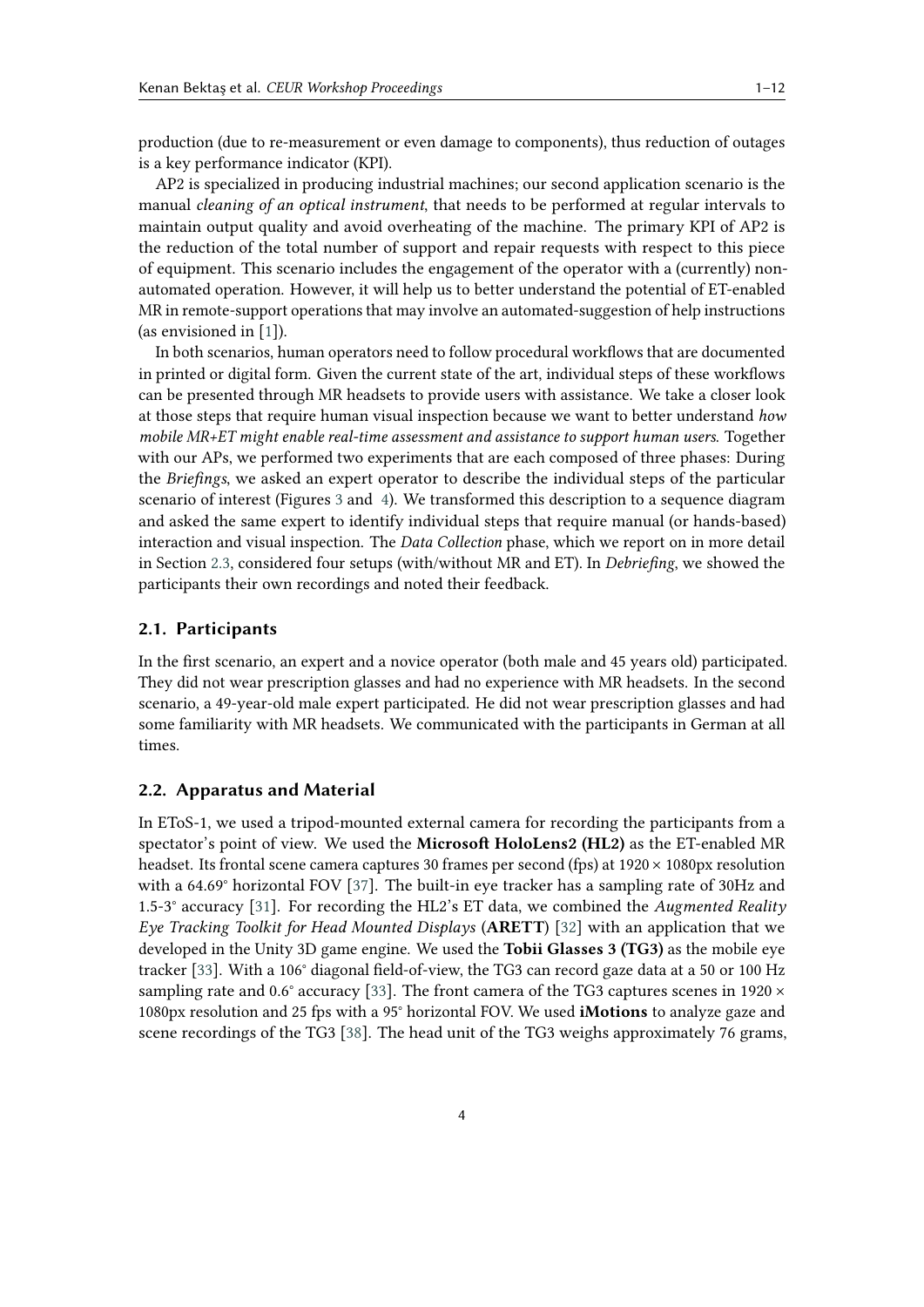

<span id="page-4-0"></span>**Figure 3:** The individual steps of the semi-automated measurement: a) Load measurement program, b) Clamp the work piece, c) Visual inspection and confirmation of the measurement head, d) Set measurement speed and Start, and e) Machine performs the measurement.



<span id="page-4-1"></span>**Figure 4:** The lens cleaning procedure from the operators' field-of-view as recorded by the TG3's camera. The yellow circles represent the operator's POIs, the yellow lines show part of the scanpaths, and the rectangles are the AOIs defined by us. a) Open the case, b) Unscrew the drawer, c) Check sealing, d) Clean the lens, inspect stains, (repeat if necessary), and e) Reassemble.

whereas the HL2 weighs approximately 566 grams.

We assessed operators' comfort during the experimental sessions with a **Comfort Questionnaire (CQ)**. The CQ contains six selected statements from the *Comfort Rating Scale* [\[39\]](#page-10-15) and four additional statements that are specifc to our context. The fnal CQ measures the comfort of wearable devices on a 7-point Likert-scale (i.e., an overall score of 7 indicates that the device is very comfortable) and contains the following statements which were presented to the participants in German: *a)* I feel tense or on edge because I am wearing the device [\[39\]](#page-10-15). *b)* I can feel the device moving [\[39\]](#page-10-15). *b)* The device is painful to wear [\[39\]](#page-10-15). *d)* I feel strange wearing the device [\[39\]](#page-10-15). *e)* The device afects the way I move [\[39\]](#page-10-15). *f)* I do not feel secure wearing the device [\[39\]](#page-10-15). *g)* Wearing the device distracts me from my work. *h)* I can imagine to wear the device in the future. *i)* The device is too heavy. *j)* The device restricts my feld-of-view.

## <span id="page-4-2"></span>**2.3. Procedure**

In the frst scenario, the semi-automated measurement of a work-piece, operators move between workbenches and must coordination of their hand and eye movements. We decomposed this scenario into the following steps (Figure [3\)](#page-4-0): *a)* Load the measurement program on the computer. *b)* Clamp the work piece on the measurement machine. *c)* Check if the correct measurement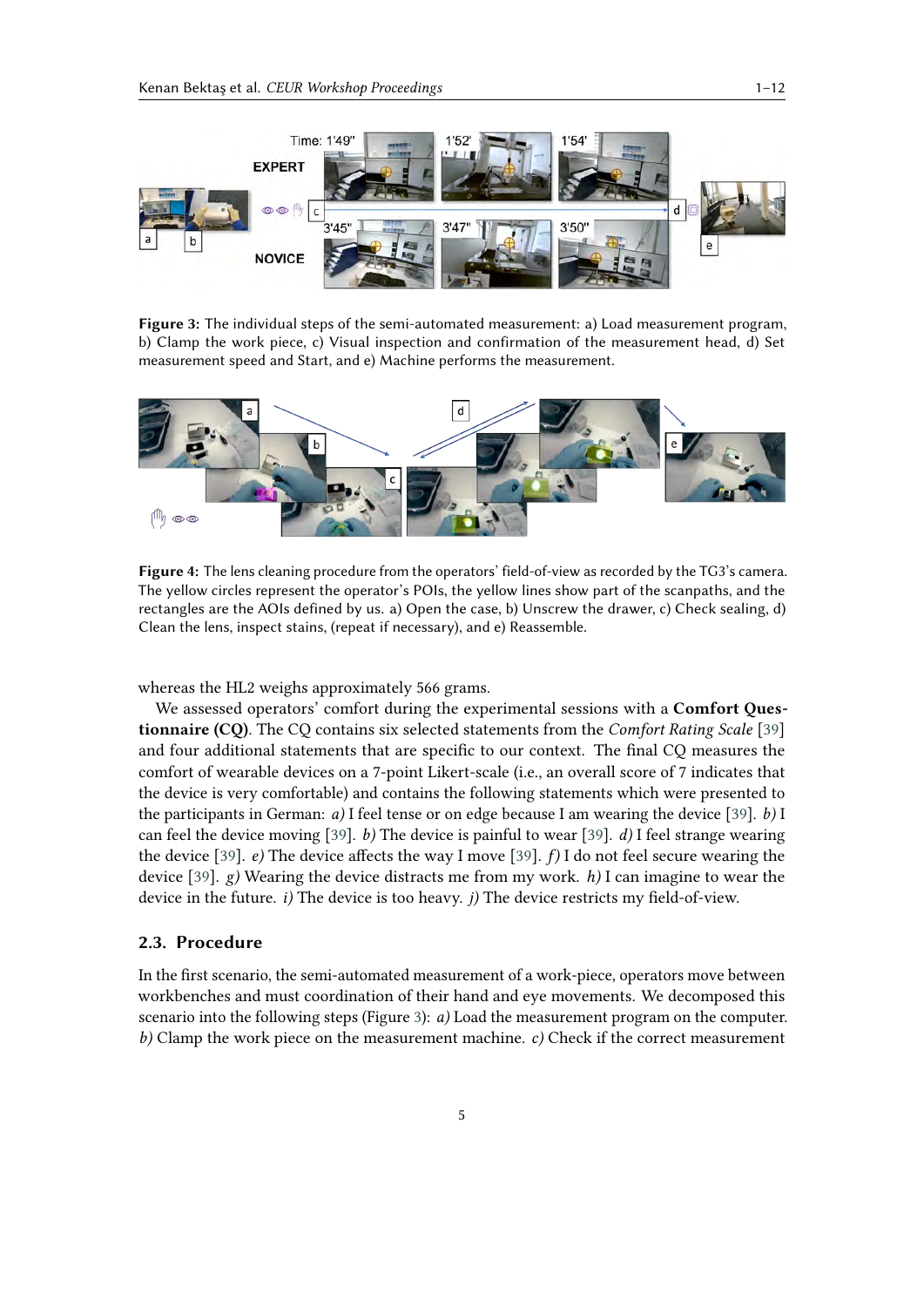head (MH) is mounted. If not, instruct the machine to change it. *d)* Start the measurement in lower speed to test the MH and if applicable increase the speed. *e)* Measure the work piece (automatic).

Afer the procedure, the operator records the measurements and proceeds with the work piece. We hypothesized that in c), an assessment of operators' eye movements with respect to the MH and help materials (i.e., dynamic areas of interests or in short dynamic-AOIs) would be benefcial to better understand causes of human errors.

The second scenario, cleaning an optical instrument, requires the operator to sit throughout the task and coordinate eyes and hands across the following steps (Figure [4\)](#page-4-1): *a)* Open the protective case. *b)* Unscrew, remove and clean the protective glass drawer. *c)* Check and clean the sealing. *d)* Clean the lens, inspect stains with green light and repeat this step if necessary. *e)* Reassemble the pieces.

In each scenario, we collected data across four diferent setups:

- Setup 1: An external camera recording allows us capturing operators' behavior under (almost) natural conditions.
- Setup 2: Scene recording, HL2 without eye tracking, and CQ. In this setup, we introduce the HL2 to the participant. During the operation, the front camera of the HL2 records the scene from the operators' view point.
- Setup 3: Scene recording and HL2 including the gaze recording using ARETT [\[32\]](#page-10-12).
- Setup 4: Scene recording, TG3, and CQ. This starts with an introduction of the TG3 to the participants. The TG3 is then used to record the scene and collect gaze data during the procedure.

Both experts worked through all of these setups in the respective scenario; to minimize learning effects, the novice operator in the first scenario was exposed only to the last two setups. At the end of Setups 2 and 4, each operator answered the comfort questionnaire.

## **3. Results**

In EToS-1, we aimed at a preliminary assessment of mobile ET in user engagement with automation. Specifcally, we compared *a)* Visual inspection behavior of an Expert vs. a Novice, *b)* Implications of employing a mobile eye tracker (i.e., no MR) vs. a low-fdelity eye tracker (HoloLens 2), and *c)* diferences between mobile (i.e., measurement scenario) vs. sedentary operation (i.e., cleaning scenario).

**Expert vs. Novice**: In the recordings of the semi-automated measurement, we were able to identify diferences based on operators' expertise such as when and for how long an operator was engaged with the individual steps of the workflow. The gaze recordings show that the expert reached the step for visual inspection of the measurement head (Figure [3-](#page-4-0)c) afer 109 seconds whereas the novice needed 225 seconds. Both operators then completed Step c in approximately 5 seconds. In contrast to the expert, the novice used 1 second less to check the already mounted measurement head and instead inspected wall-mounted support manuals. The novice completed the procedure (Figure [3-](#page-4-0)e) after 8 minutes in Setup 3 and after 6 minutes in Setup 4, respectively, and the expert needed 4 minutes in both setups.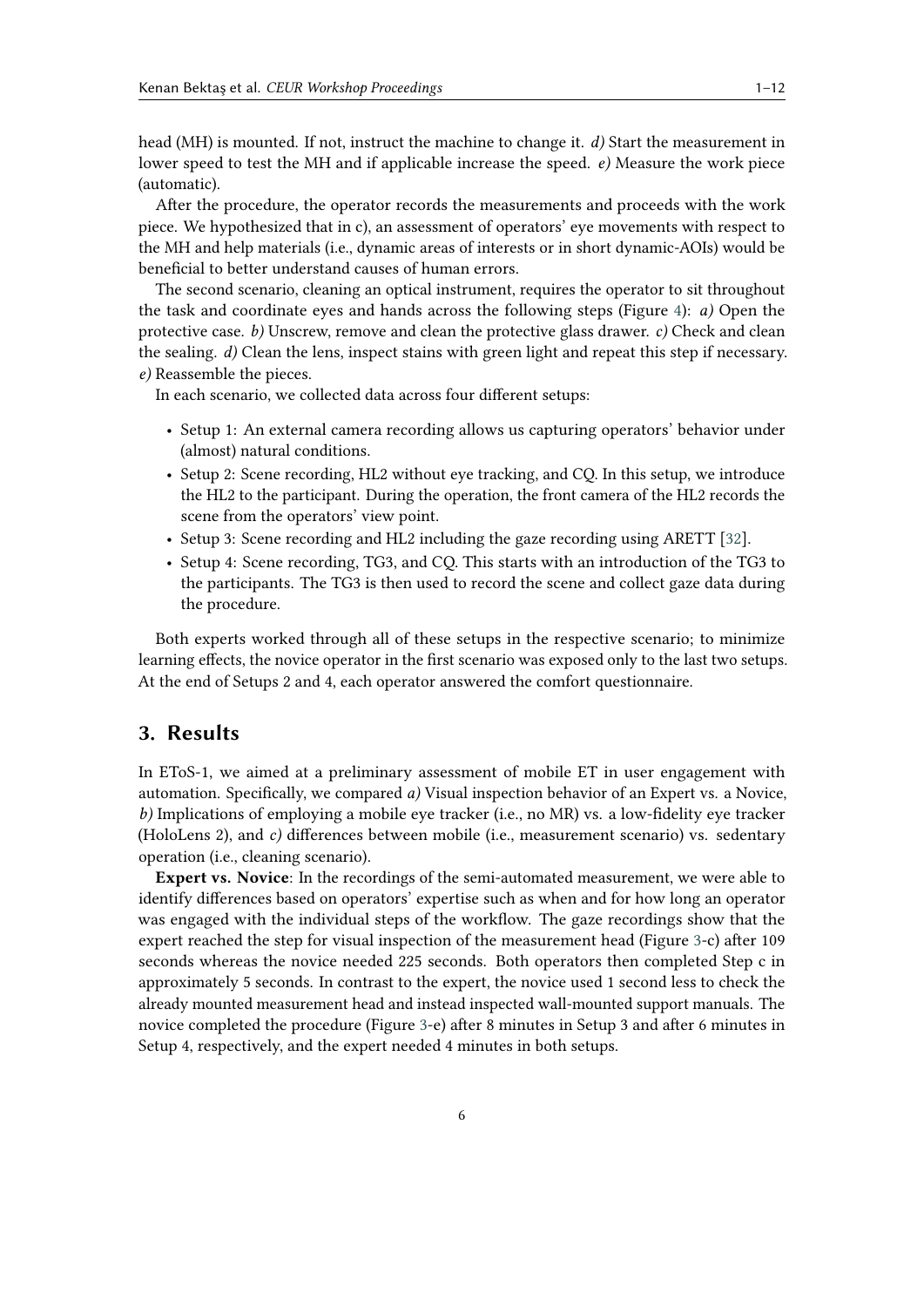**Eye Tracking with the TG3 vs. HL2 in Dynamic Environments**: For Setup 3, the defnition of AOIs in 3D was done in a pre-processing step while building the HL2 application. Then, ARETT allowed us to assess whether the collected gaze data were within a particular AOI and calculate AOI-related measures accordingly. The AOI preparation and post-processing took us approximately 1.5 hours, independent of the recordings' length.

We assessed the recordings of Setup 4 and identifed the previously discussed steps of the two scenarios (Figures [3](#page-4-0) and [4\)](#page-4-1). Then we defned AOIs (i.e., 2D bounding boxes), and assessed the eye movements (e.g., dwell time, fxation duration and count, and response ratio) of the operators. The duration of this post-hoc assessment took approximately ten times as long as the average duration of the recordings (e.g., 60 minutes for a 6 minutes recording). In the cleaning scenario, the operator needed about 12 minutes in all setups, thus we did not observe an efect of the devices on the task duration.

**Mobile vs. Sedentary Operation**: In the sedentary operation (i.e., cleaning), the HL2 scene recordings showed that the objects of interest, e.g., those held by the operator, were ofen remaining beyond the HL2's FOV. This was due to the operator's proximity to those objects and the position of the HL2's camera (Figure [1-](#page-1-0)b). On the other hand, with the TG3 this problem did not occur because the TG3's camera is closer to the operators' head. While performing the measurement procedure, operators frequently move between their desk and the workbench. The relevant objects are then not as close to the operator as in the cleaning operation, thus we were able to record them with both the HL2 and TG3.

**General Comfort and Acceptance**: Overall, the TG3 (mean=6.0) is perceived as being more comfortable than the HL2 (mean=4.6). Both experts rated both devices as more comfortable (combined means: 5.25 (HL2), 6.3 (TG3)) than the novice (means: 2.8 (HL2), 5.5 (TG3)). Both experts agreed that they could imagine to wear the HL2 in the future, and all three participants indicated the same for the TG3.

## **4. Discussion**

Mobile eye trackers are useful tools for an assessment of users' visual inspection behavior and their level-of-engagement in dynamic work environments such as on shopfoors. Mobile MR headsets are increasingly used on shopfloors to provide operators with assistance and contextual information. Here we refect upon our observations and discuss the implications of utilizing two mobile ET-enabled devices in the assessment of user engagement on shopfloors.

**Expert vs. Novice:** In this initial attempt, EToS-1 allowed us to observe some diferences in the engagement and visual inspection behavior of operators on the shopfoor based on their experience level, which also makes sense intuitively. However, due to the small number of observations, our fndings are hard to generalize. In a follow-up study (EToS-2), we plan to extend our evaluation to include attention-aware features and repeat the assessment with a larger sample size. In EToS-2, our prototypes (i.e., currently being developed) will allow us to assess the level-of-engagement of the operators based on their eye movements. For instance, in a teaching or training scenario, the expert operator will be able to observe the point-of-interest of the novice, check how the novice follows and performs the individual steps of a workfow, and provide respective feedback.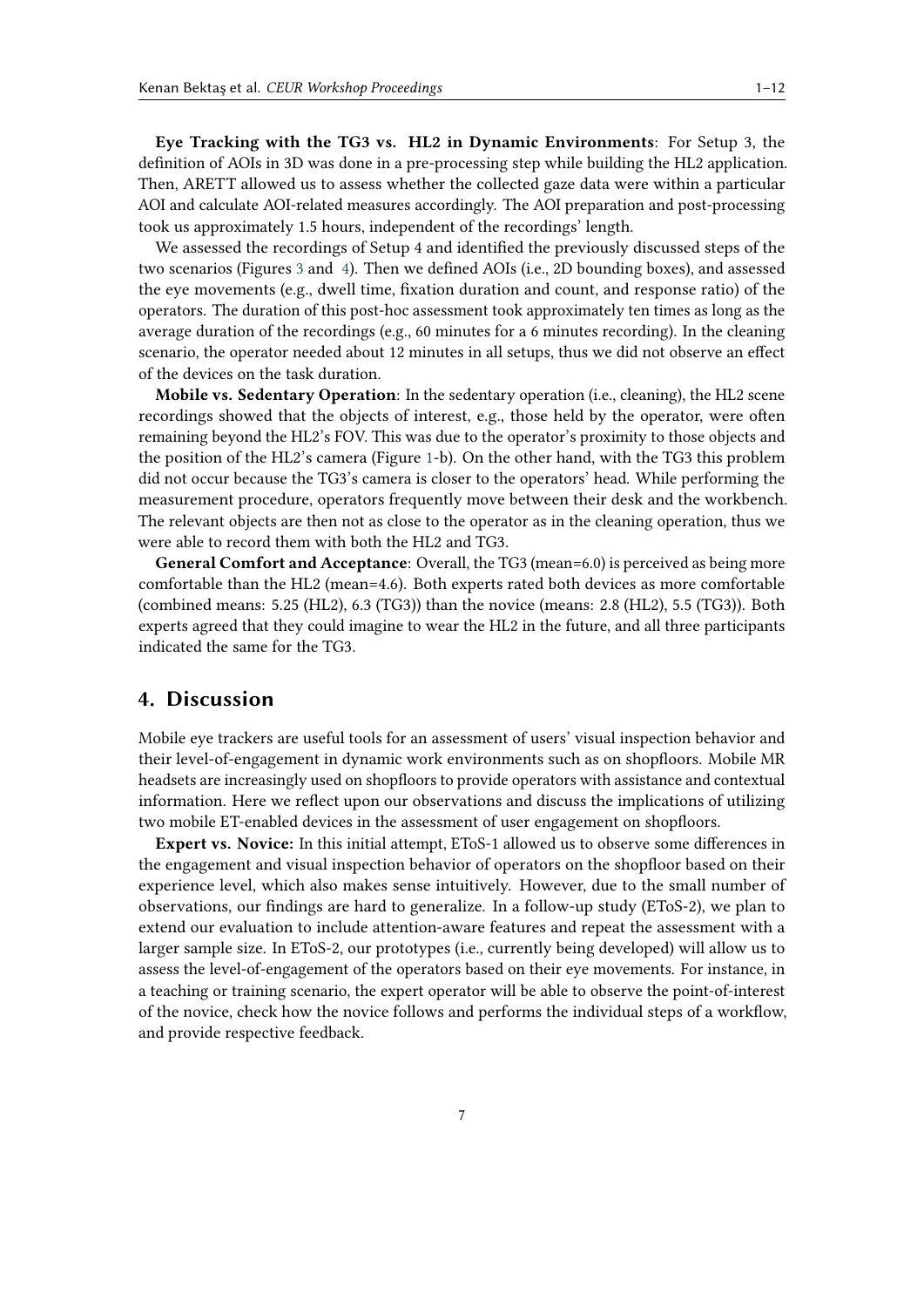**Eye Tracking with the TG3 vs. HL2 in Dynamic Environments**: In iMotions, the manual adjustment of dynamic AOIs and the analysis of the TG3 data were time consuming yet straightforward as the underlying hardware and sofware are being developed and used by practitioners for many years. On the other hand, there are open-source solutions available for HL2. For example, ARETT [\[32\]](#page-10-12) can be used for the data acquisition and analysis but it requires more programming work than the commercially available sofware for TG3. We believe that it is benefcial to explore the mobile eye tracking features of the HL2 on the shopfoor, because future mobile and gaze-enabled MR applications will run on the HL2 or similar headsets.

**Mobile vs. Sedentary Operation**: Especially in sedentary operation, it is important for practitioners to note that some relevant items might remain beyond the FOV of the HL2's camera. In such cases, it is hard to provide attention- and context-aware assistance without restricting users' natural behavior. However, in a mobile operation (e.g, measurement) this could be less problematic.

**General Comfort and Acceptance**: The TG3 weights less than the HL2, thus, it is not surprising that the participants preferred wearing it over HL2. This poses one requirement for future headsets to be light-weight. In the debriefng, our APs stated that MR headsets could be more easily accepted if the operators could see a direct beneft of them in their work. Therefore, in our subsequent research, we will focus on gaze-contingent and MR-based assistance. Moreover, for exploring the suitability of MR devices in an industrial context, recent research suggests taking additional concerns of workers into account, such as risk of distraction, (perceived) loss of competence, or privacy [\[40\]](#page-11-0).

**Other Implications**: To manage the recordings, the TG3 needs a wireless connection to a computer. The management of the HL2's recordings with ARETT can be done using its Web interface. In EToS-1, we noticed that *wireless connectivity* can be an issue depending on the physical conditions of the shopfloor. A portable WiFi router can be used for overcoming this problem. The scene recordings of the measurement scenario showed that the novice user preferred to be close to the task-specifc objects. In future studies, it would be benefcial to assess the *spatial proximity* of the operator to objects or areas of interest (e.g., dangerous or moving parts).

## **5. Conclusion**

EToS-1 was our frst attempt at conducting mobile-eye-tracking research in a real industrial environment without enabling MR features. In EToS-1 we were able have an initial look at the eye-tracking related shortcomings of HL2 on the shopfoors. Currently, we are working on the development of attention- and context-aware features of a mixed-reality-testbed that is dedicated to assisting operators on the shopfoor. Based on the experience we collected in EToS-1, this testbed will allow us to identify situations (e.g., in maintenance, remote support or training) where operators should beneft from MR-based and *automated* assistance. We will report on our experimental fndings in a follow-up publication (i.e., EToS-2).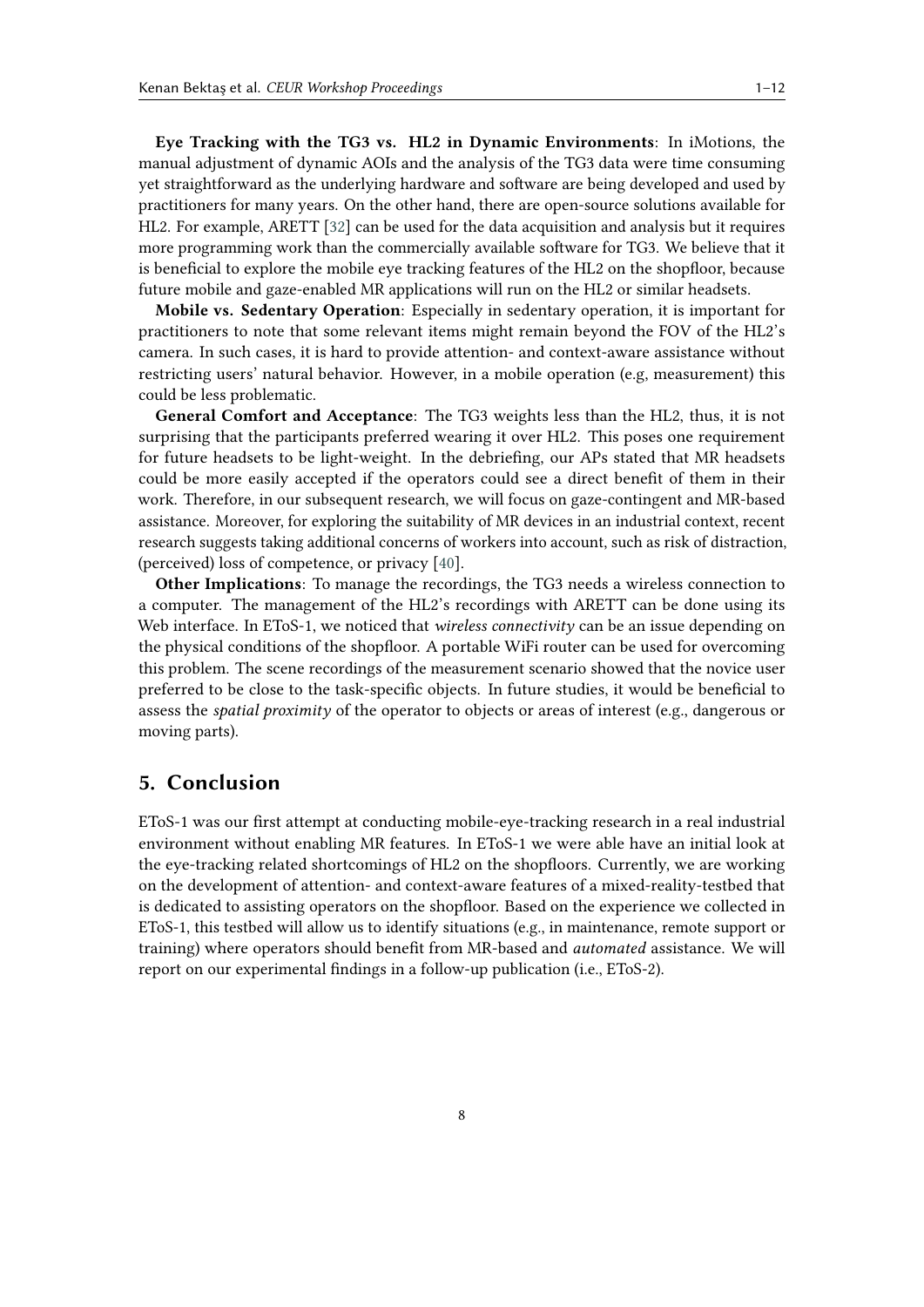## **Acknowledgments**

This project was funded by the Swiss Innovation Agency Innosuisse (Project #48342.1 IP-ICT). We thank our application partners and operators for taking the time for participating in the experiments and for providing us with feedback.

# **References**

- <span id="page-8-0"></span>[1] M. Baldauf, P. Fröhlich, S. Sadeghian, P. Palanque, V. Roto, W. Ju, L. Baillie, M. Tscheligi, Automation Experience at the Workplace, Association for Computing Machinery, New York, NY, USA, 2021. URL: [https://doi.org/10.1145/3411763.3441332.](https://doi.org/10.1145/3411763.3441332)
- <span id="page-8-1"></span>[2] G. Fischer, Exploring design trade-ofs for quality of life in human-centered design, Interactions 25 (2017) 26-33. URL: [https://doi.org/10.1145/3170706.](https://doi.org/10.1145/3170706) doi:10.1145/3170706.
- <span id="page-8-2"></span>[3] J. Orlosky, M. Sra, K. Bektaş, H. Peng, J. Kim, N. Kos'myna, T. Höllerer, A. Steed, K. Kiyokawa, K. Akşit, Telelife: The future of remote living, Frontiers in Virtual Reality 2 (2021) 147. URL: [https://www.frontiersin.org/article/10.3389/frvir.2021.763340.](https://www.frontiersin.org/article/10.3389/frvir.2021.763340) doi:10.3389/frvir.2021.763340.
- <span id="page-8-3"></span>[4] K. Bektaş, J. Kim, H. Peng, K. Kiyokawa, A. Steed, T. Höllerer, N. Kos'myna, M. Sra, J. Orlosky, K. Akşit, Telelife: A vision of remote living in 2035, in: Extended Abstracts of the 2022 CHI Conference on Human Factors in Computing Systems, CHI '22, Association for Computing Machinery, New York, NY, USA, 2022. doi:10.1145/3491101.3516505.
- <span id="page-8-4"></span>[5] R. Parasuraman, T. Sheridan, C. Wickens, A model for types and levels of human interaction with automation, IEEE Transactions on Systems, Man, and Cybernetics - Part A: Systems and Humans 30 (2000) 286-297. doi:10.1109/3468.844354.
- <span id="page-8-5"></span>[6] S. of Automotive Engineers, Taxonomy and defnitions for terms related to driving automation systems for on-road motor vehicles sae report j3016 (2021). doi:10.4271/ J 3016 202104.
- <span id="page-8-6"></span>[7] A. Schmidt, T. Herrmann, Intervention user interfaces: A new interaction paradigm for automated systems, Interactions 24 (2017) 40–45. URL: [https://doi.org/10.1145/3121357.](https://doi.org/10.1145/3121357) doi:10.1145/3121357.
- <span id="page-8-7"></span>[8] B. Shneiderman, Human-centered artifcial intelligence: Reliable, safe & trustworthy, International Journal of Human–Computer Interaction 36 (2020) 495–504. URL: [https://doi.org/10.1080/10447318.2020.1741118.](https://doi.org/10.1080/10447318.2020.1741118) doi:10.1080/10447318.2020.1741118. arXiv:https://doi.org/10.1080/10447318.2020.1741118.
- <span id="page-8-8"></span>[9] V. Roto, P. Palanque, H. Karvonen, Engaging automation at work – a literature review, in: B. R. Barricelli, V. Roto, T. Clemmensen, P. Campos, A. Lopes, F. Gonçalves, J. Abdelnour-Nocera (Eds.), Human Work Interaction Design. Designing Engaging Automation, Springer International Publishing, Cham, 2019, pp. 158–172.
- <span id="page-8-9"></span>[10] R. Lindgren, M. Tscholl, S. Wang, E. Johnson, Enhancing learning and engagement through embodied interaction within a mixed reality simulation, Computers & Education 95 (2016) 174–187. URL: [https://www.sciencedirect.com/science/article/pii/S036013151630001X.](https://www.sciencedirect.com/science/article/pii/S036013151630001X) doi:https://doi.org/10.1016/j.compedu.2016.01.001.
- <span id="page-8-10"></span>[11] J. L. Kröger, O. H.-M. Lutz, F. Müller, What Does Your Gaze Reveal About You? On the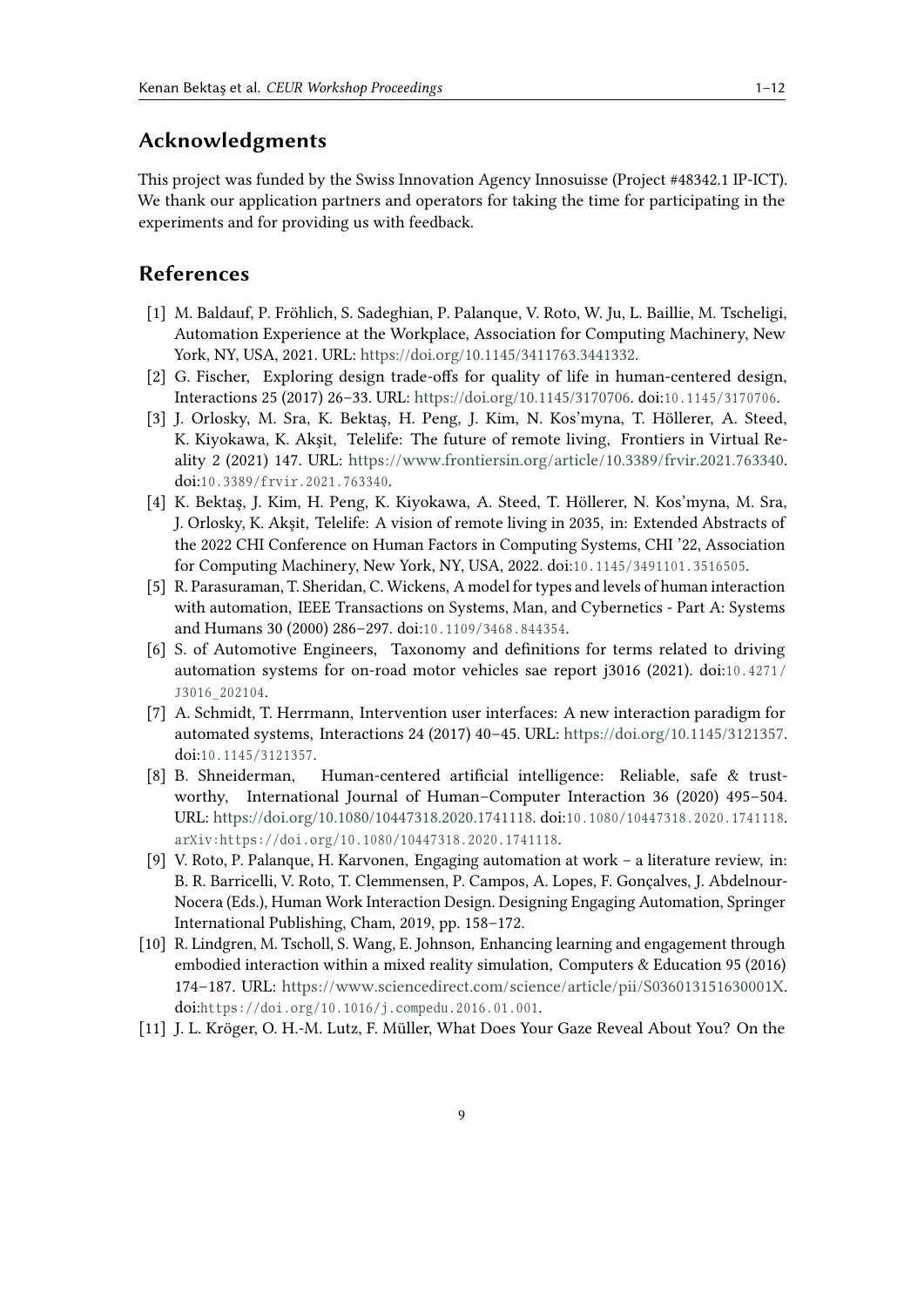Privacy Implications of Eye Tracking, Springer International Publishing, Cham, 2020, pp. 226–241. URL: [https://doi.org/10.1007/978-3-030-42504-3\\_15.](https://doi.org/10.1007/978-3-030-42504-3_15) doi:10.1007/978-3-030- $42504 - 3 - 15$ .

- <span id="page-9-0"></span>[12] N. Kosmyna, C. Morris, U. Sarawgi, T. Nguyen, P. Maes, Attentivu: A wearable pair of eeg and eog glasses for real-time physiological processing, in: 2019 IEEE 16th International Conference on Wearable and Implantable Body Sensor Networks (BSN), 2019, pp. 1–4. doi:10.1109/BSN.2019.8771080.
- <span id="page-9-1"></span>[13] M. I. Ahmad, I. Keller, D. A. Robb, K. S. Lohan, A framework to estimate cognitive load using physiological data, Personal and Ubiquitous Computing (2020) 1-15. doi:10.1007/  $s00779 - 020 - 01455 - 7.$
- <span id="page-9-2"></span>[14] K. Bektaş, A. Çöltekin, Area of Interest Based Interaction and Geovisualization with WebGL, The Graphical Web Conference (2012) 1–14.
- <span id="page-9-3"></span>[15] K. Bektaş, A. Çöltekin, J. Krüger, A. T. Duchowski, A Testbed Combining Visual Perception Models for Geographic Gaze Contingent Displays, in: E. Bertini, J. Kennedy, E. Puppo (Eds.), Eurographics Conference on Visualization (EuroVis) – Short Papers, 2015, pp. 67–71. URL: [https://diglib.eg.org/handle/10.2312/eurovisshort.20151127.067-071.](https://diglib.eg.org/handle/10.2312/eurovisshort.20151127.067-071) doi:10.2312/ eurovisshort.20151127.
- <span id="page-9-4"></span>[16] K. Bektaş, A. Çöltekin, J. Krüger, A. T. Duchowski, S. I. Fabrikant, Geogcd: Improved visual search via gaze-contingent display, in: Proceedings of the 11th ACM Symposium on Eye Tracking Research & Applications, ETRA '19, Association for Computing Machinery, New York, NY, USA, 2019. URL: [https://doi.org/10.1145/3317959.3321488.](https://doi.org/10.1145/3317959.3321488) doi:10.1145/ [3 3 1 7 9 5 9 . 3 3 2 1 4 8 8](http://dx.doi.org/10.1145/3317959.3321488).
- <span id="page-9-5"></span>[17] J. Grubert, T. Langlotz, S. Zollmann, H. Regenbrecht, Towards pervasive augmented reality: Context-awareness in augmented reality, IEEE transactions on visualization and computer graphics 23 (2016) 1706-1724. doi:10.1109/TVCG.2016.2543720.
- <span id="page-9-6"></span>[18] D. Lindlbauer, A. M. Feit, O. Hilliges, Context-aware online adaptation of mixed reality interfaces, in: Proceedings of the 32nd Annual ACM Symposium on User Interface Software and Technology, 2019, pp. 147-160. doi:10.1145/3332165.3347945.
- <span id="page-9-7"></span>[19] A. L. Gardony, R. W. Lindeman, T. T. Brunyé, Eye-tracking for human-centered mixed reality: promises and challenges, in: B. C. Kress, C. Peroz (Eds.), Optical Architectures for Displays and Sensing in Augmented, Virtual, and Mixed Reality (AR, VR, MR), volume 11310, International Society for Optics and Photonics, SPIE, 2020, pp. 230 – 247. URL: [https://doi.org/10.1117/12.2542699.](https://doi.org/10.1117/12.2542699) doi:10.1117/12.2542699.
- <span id="page-9-8"></span>[20] M. Billinghurst, H. Kato, Collaborative mixed reality, in: Proceedings of the First International Symposium on Mixed Reality, 1999, pp. 261–284.
- <span id="page-9-9"></span>[21] T. Piumsomboon, A. Dey, B. Ens, G. Lee, M. Billinghurst, The effects of sharing awareness cues in collaborative mixed reality, Frontiers in Robotics and AI 6 (2019). URL: [https:](https://www.frontiersin.org/article/10.3389/frobt.2019.00005) [//www.frontiersin.org/article/10.3389/frobt.2019.00005.](https://www.frontiersin.org/article/10.3389/frobt.2019.00005) doi:10.3389/frobt.2019.00005.
- <span id="page-9-10"></span>[22] K. Bektas, Toward a pervasive gaze-contingent assistance system: Attention and contextawareness in augmented reality, in: ACM Symposium on Eye Tracking Research and Applications, ETRA '20 Adjunct, Association for Computing Machinery, New York, NY, USA, 2020. URL: [https://doi.org/10.1145/3379157.3391657.](https://doi.org/10.1145/3379157.3391657) doi:10.1145/3379157.3391657.
- <span id="page-9-11"></span>[23] K. Kunze, Y. Utsumi, Y. Shiga, K. Kise, A. Bulling, I know what you are reading: Recognition of document types using mobile eye tracking, in: Proceedings of the 2013 International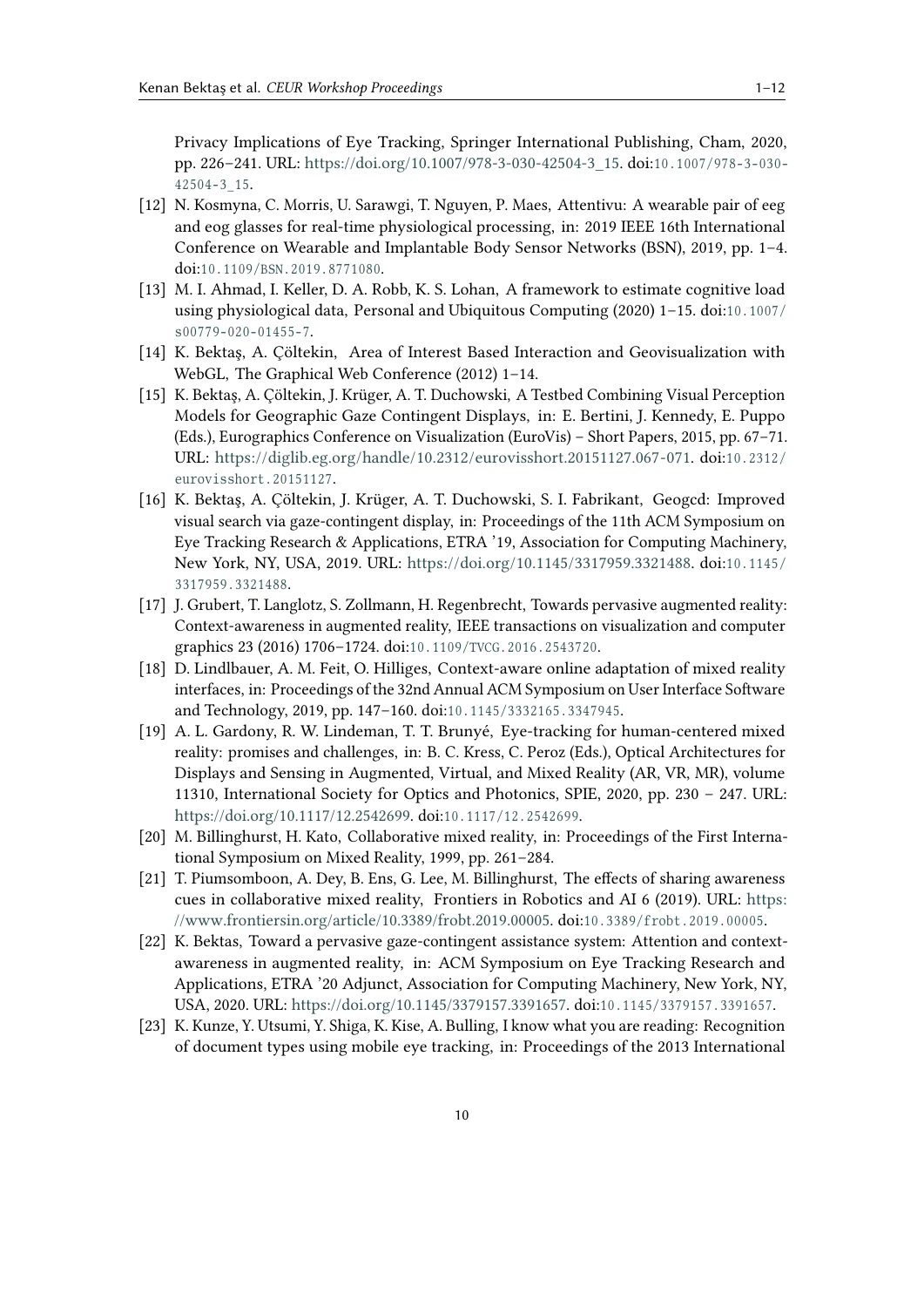Symposium on Wearable Computers, ISWC '13, Association for Computing Machinery, New York, NY, USA, 2013, p. 113–116. URL: [https://doi.org/10.1145/2493988.2494354.](https://doi.org/10.1145/2493988.2494354) doi:10.1145/2493988.2494354.

- <span id="page-10-0"></span>[24] I. Giannopoulos, P. Kiefer, M. Raubal, Gazenav: Gaze-based pedestrian navigation, in: Proceedings of the 17th International Conference on Human-Computer Interaction with Mobile Devices and Services, MobileHCI '15, Association for Computing Machinery, New York, NY, USA, 2015, p. 337–346. URL: [https://doi.org/10.1145/2785830.2785873.](https://doi.org/10.1145/2785830.2785873) doi:10.1145/2785830.2785873.
- <span id="page-10-1"></span>[25] T. Templier, K. Bektaş, R. H. R. Hahnloser, Eye-Trace: Segmentation of Volumetric Microscopy Images with Eyegaze, Proceedings of the 2016 CHI Conference on Human Factors in Computing Systems (2016) 5812-5823. URL: http://dl.acm.org/ [citation.cfm?id=2858036.2858069{%}5Cnhttp](http://dl.acm.org/citation.cfm?id=2858036.2858069{%}5Cnhttp://doi.acm.org/10.1145/2858036.2858578) :// doi.acm.org / 10.1145 / 2858036.2858578. doi:10.1145/2858036.2858578.
- <span id="page-10-2"></span>[26] P. Majaranta, A. Bulling, Eye Tracking and Eye-Based Human–Computer Interaction, Springer London, London, 2014, pp. 39–65. URL: [https://doi.org/10.1007/978-1-4471-6392-](https://doi.org/10.1007/978-1-4471-6392-3_3) 3 3. doi:10.1007/978-1-4471-6392-3 3.
- <span id="page-10-3"></span>[27] M. Friedrich, N. Rußwinkel, C. Möhlenbrink, A guideline for integrating dynamic areas of interests in existing set-up for capturing eye movement: Looking at moving aircraf, Behavior research methods 49 (2017) 822–834.
- <span id="page-10-4"></span>[28] B. V. Ehinger, K. Groß, I. Ibs, P. König, A new comprehensive eye-tracking test battery concurrently evaluating the pupil labs glasses and the eyelink 1000, PeerJ 7 (2019) e7086.
- <span id="page-10-5"></span>[29] VIVE, VIVE Pro Eye Specs | VIVE United States, 2022. URL: [https://www.vive.com/us/](https://www.vive.com/us/product/vive-pro-eye/specs/) [product/vive-pro-eye/specs/.](https://www.vive.com/us/product/vive-pro-eye/specs/)
- <span id="page-10-6"></span>[30] Varjo, Varjo XR-3 - The industry's highest resolution XR headset | Varjo, 2022. URL: [https://varjo.com/products/xr-3/.](https://varjo.com/products/xr-3/)
- <span id="page-10-7"></span>[31] Microsoft, Eye tracking on HoloLens 2, 2022. URL: [https://docs.microsoft.com/en-us/](https://docs.microsoft.com/en-us/windows/mixed-reality/design/eye-tracking) [windows/mixed-reality/design/eye-tracking.](https://docs.microsoft.com/en-us/windows/mixed-reality/design/eye-tracking)
- <span id="page-10-12"></span>[32] S. Kapp, M. Barz, S. Mukhametov, D. Sonntag, J. Kuhn, ARETT: Augmented Reality Eye Tracking Toolkit for Head Mounted Displays, Sensors 21 (2021) 2234. doi:10.3390/ [s 2 1 0 6 2 2 3 4](http://dx.doi.org/10.3390/s21062234).
- <span id="page-10-8"></span>[33] Tobii Pro, Tobii Pro Glasses 3, 2022. URL: [https://www.tobiipro.com/product-listing/tobii](https://www.tobiipro.com/product-listing/tobii-pro-glasses-3/)[pro-glasses-3/.](https://www.tobiipro.com/product-listing/tobii-pro-glasses-3/)
- <span id="page-10-9"></span>[34] Pupil Labs, Pupil Core - Eye tracking platform technical specifcations - Pupil Labs, 2022. URL: [https://pupil-labs.com/products/core/tech-specs/.](https://pupil-labs.com/products/core/tech-specs/)
- <span id="page-10-10"></span>[35] Tobii Pro, Screen based eye tracker for research | Tobii Pro Fusion, 2019. URL: [https:](https://www.tobiipro.com/product-listing/fusion/) [//www.tobiipro.com/product-listing/fusion/.](https://www.tobiipro.com/product-listing/fusion/)
- <span id="page-10-11"></span>[36] EyeLink, EyeLink 1000 Plus Technical Specifications, 2017. URL: https://www.sr[research.com/wp-content/uploads/2017/11/eyelink-1000-plus-specifications.pdf.](https://www.sr-research.com/wp-content/uploads/2017/11/eyelink-1000-plus-specifications.pdf)
- <span id="page-10-13"></span>[37] Microsof, Locatable camera overview - Mixed Reality, 2022. URL: [https](https://docs.microsoft.com/en-us/windows/mixed-reality/develop/advanced-concepts/locatable-camera-overview) : / / [docs.microsoft.com/en-us/windows/mixed-reality/develop/advanced-concepts/locatable](https://docs.microsoft.com/en-us/windows/mixed-reality/develop/advanced-concepts/locatable-camera-overview)[camera-overview.](https://docs.microsoft.com/en-us/windows/mixed-reality/develop/advanced-concepts/locatable-camera-overview)
- <span id="page-10-14"></span>[38] iMotions, iMotions Platform, 2022. URL: [https://imotions.com/platform/.](https://imotions.com/platform/)
- <span id="page-10-15"></span>[39] J. F. Knight, C. Baber, A Tool to Assess the Comfort of Wearable Computers, Human Factors: The Journal of the Human Factors and Ergonomics Society 47 (2005) 77–91.